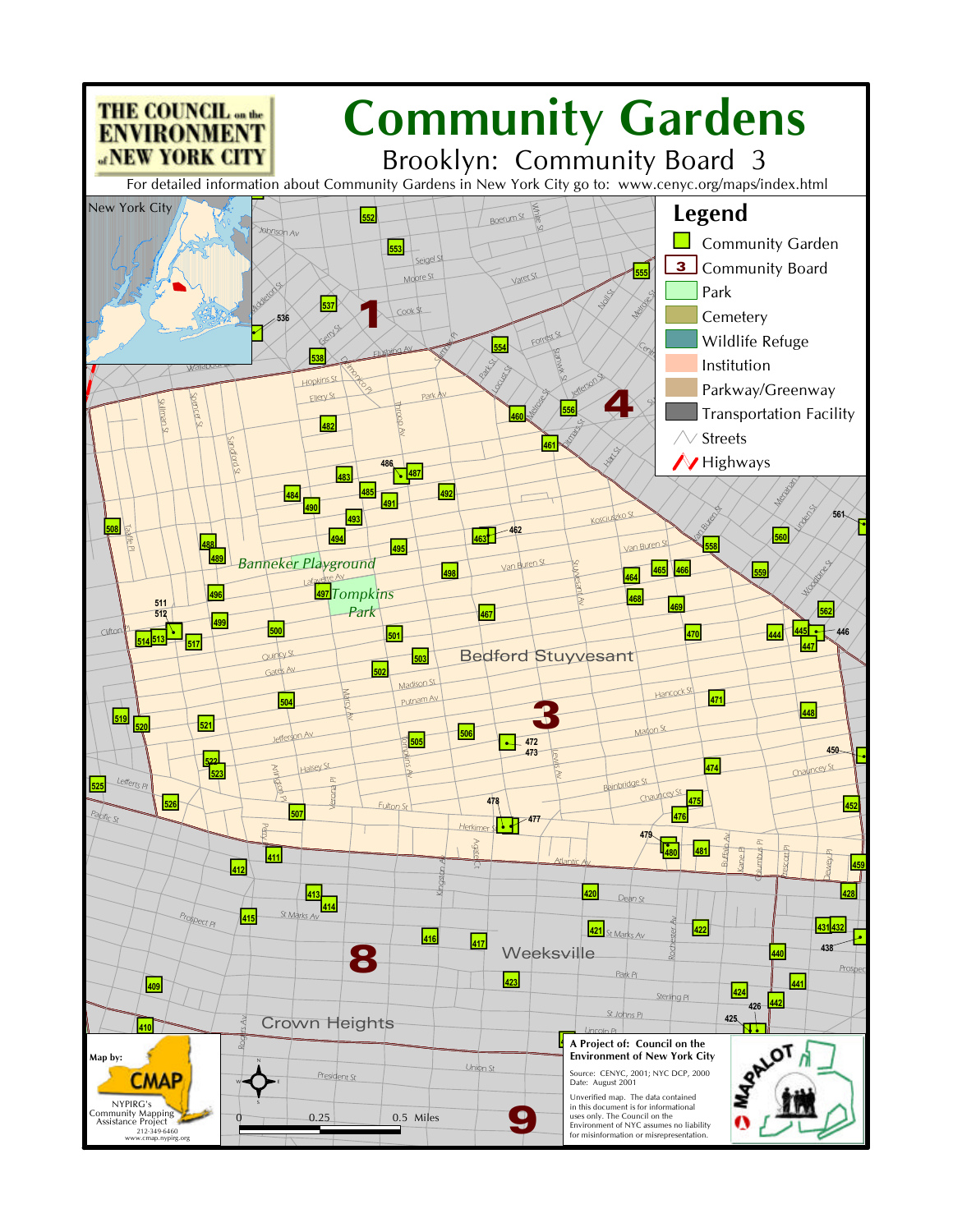

## **Community Gardens**

For detailed information about Community Gardens in New York City go to: www.cenyc.org/maps/index.html

## Brooklyn: Community Board 3

| ID  | <b>GARDEN NAME</b>                          | <b>ADDRESS</b>                      |
|-----|---------------------------------------------|-------------------------------------|
| 444 | Madison Residence for Exceptional Persons   | 894 Madison Street                  |
| 445 | 920 Madison Street Block Assoc.             | 924-30, 934-30 Madison Street       |
| 446 | Garden Beautiful                            | 1452-1464 Broadway/1029 Putnam Ave. |
| 447 | Putnam @ Bway & Howard Block Assoc.         | 1052-1054 Putnam Avenue             |
| 448 | Youth Growers Club                          | 762-768 Macon Street                |
| 452 | Sumpter Street Garden Group                 | 182 Sumpter Street                  |
| 459 | Louis Place Friends' Community Garden       | 13 Louis Place                      |
| 460 | L.D.C of Broadway                           | 900 Broadway                        |
| 461 | John the Baptist Community Center           | 10 Stuyvesant Avenue                |
| 462 | Cheryls Villa Garden                        | <b>Kosciusko Street</b>             |
| 463 | Kosciusko St. Comm. Pk./Learning Center     | 385-389 Kosciusko Street            |
| 464 | Greene Reid and Patchen Block Association   | 93-95 Reid Avenue                   |
| 465 | <b>Greene Block Association</b>             | 978 Greene Ave.                     |
| 466 | Patchen Avenue Garden                       | 49 Patchen Avenue                   |
| 467 | Progressive Adventure Playland              | Marcus Garvey Blvd & Lexington Av   |
| 468 | Patrick Van Doren Pocket Park               | 123 Reid Avenue                     |
| 469 | Victory Garden's Group                      | 953 Gates Avenue                    |
| 470 | 800 Madison/Monroe Street Block             | 127 Patchen Avenue                  |
|     | Association/Citizens For A Better Community |                                     |
| 471 | Halsey St. Blk. Assoc.                      | 681 Halsey Street                   |
| 472 | Halsey/Lewis/Stuy. Civic Assoc. Inc.#1      | 409-415 Sumner Avenue               |
| 473 | Halsey/Lewis/Stuy. Civic Association Inc.#2 | 462-466 Halsey Street               |
| 474 | Central Bainbridge Block Assoc. Inc.        | 277-279 Bainbridge Street           |
| 475 | P.S. 21                                     | 180 Chauncey Street                 |
| 476 | 500 Block MacDonough St. Assoc., Inc.       | 84 Marion Street                    |
| 477 | HTA Block Assoc.                            | 477 Herkimer Street                 |
| 478 | <b>HTA Association Garden</b>               | <b>Herkimer Street</b>              |
| 479 | <b>Better Community Garden</b>              | 762-764 Herkimer Street             |
| 480 | A Better Comm. Garden Ext.                  | 13-21 Hunterfly Place               |
| 481 | Herkimer-Rochester St. Block Assoc.         | 816 Herkimer Street                 |
| 482 | P.S. 297                                    | 700 Park Ave                        |
| 483 | <b>New Harvest</b>                          | 125, 123, 121 Vernon Avenue         |
| 484 | Vernon Cases/GT Comm. Gdn                   | 42-48 Vernon Avenue                 |
| 485 | All People's Church of the Apostolic Faith  | 149 Tompkins Avenue                 |
| 486 | Vernon T&T Block Assoc.                     | 200 Vernon Avenue                   |
| 487 | Vernon/Throop Avenue Block Assoc.           | 253 Throop Avenue                   |
| 488 | <b>Bedford Ave Block Association Garden</b> | 931-933 Bedford Avenue              |
| 489 | Spencer St. Blk. Assn.                      | 230 Spencer Street                  |
| 490 | Red Gate Garden                             | 604 Marcy Avenue                    |
| 491 | Hart Street Community Garden                | 171, 169 Hart Street                |
| 492 | Hart Street Vegetable Garden                | 249 Hart Street                     |

Continued on Next Page